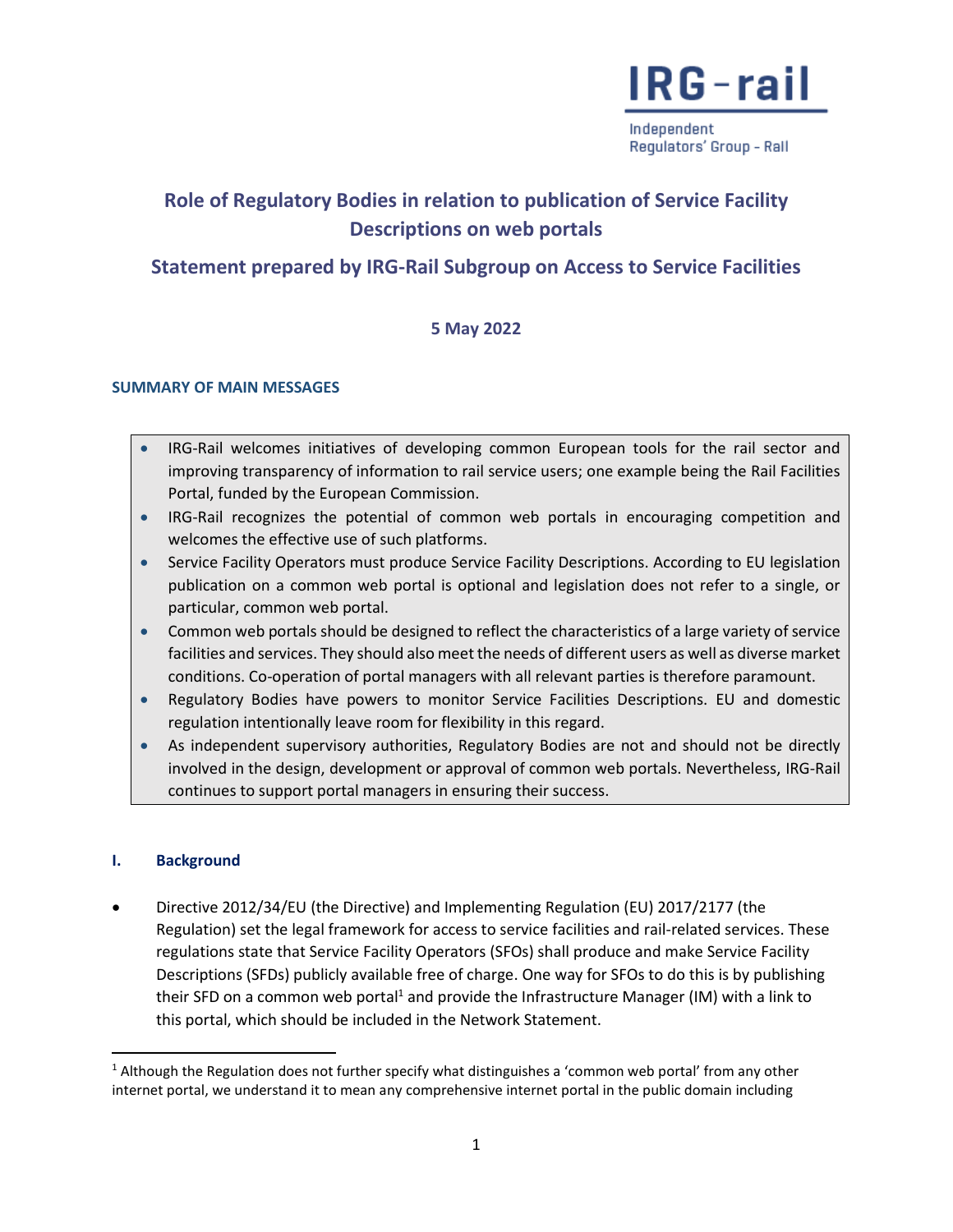Independent Regulators' Group - Rall

- For many stakeholders it is important that information on rail-related service facilities and services in Europe can be easily found in one central place. However, the Regulation does not refer to a single, or particular, common web portal. In the light of the benefits of a common web portal in providing transparency of SFD information throughout Europe, the European Commission (EC) funded such a platform, named the Rail Facilities Portal (RFP), with the aim to make it the preferred tool. In June 2020, the development and management of the RFP was transferred to RailNet Europe (RNE), who is now in charge of the RFP, with the support of the International Union for Road-Rail Combined Transport (UIRR).
- IRG-Rail welcomes initiatives of improving non-discriminatory provision of information to rail service users and the development of common European tools for the rail sector. Regulatory bodies (RBs) have contributed to discussions on the RFP from early on. Since 2019 representatives of IRG-Rail have participated as observers in the Governance Board of the RFP and in November 2020, IRG-Rail expressed the interest of its members in pursuing exchanges with RNE and UIRR about the specificities of the RFP in a joint letter to RNE/UIRR.
- After a series of meetings in 2021 where the RFP was discussed with RNE/UIRR, the EC and other stakeholders in the railway industry, IRG-Rail agreed that the role of the RBs in relation to SFDs and the publishing of such documents needed to be further explained in order to eliminate misunderstandings and clarify to what extent RBs may contribute to the development and adoption of common web portals – with specific references to the RFP and the support requested by RNE/UIRR.
- By publishing this statement, IRG-Rail seeks to clarify RBs' positions and engagement in relation to SFDs and their publication on common web portals to help boosting rail transport and an effective shift to rail.

### **II. Legal Basis**

 $\overline{\phantom{a}}$ 

- Article 27(2), 31(10) and Annex IV point 6 of the Directive state that the Network Statement shall contain information on charges and on the conditions for access to service facilities connected to the IM's network and for the supply of services in such facilities, or indicate a website where this information is made available free of charge in electronic format. The Directive also sets out the general obligations of SFOs in this regard.
- The Regulation specifies the obligations on information outlined in the Directive. Article 4(1) states that SFOs shall establish a SFD and Article 4(2) sets out a minimum list of information that is to be included in the SFD, to the extent it is required. According to Article 5(1) the SFO shall make the SFD publicly available; either by providing the IMs with the relevant and ready-to-be-

information on rail-related service facilities and services in Europe which makes its contents easily accessible to all, free of charge.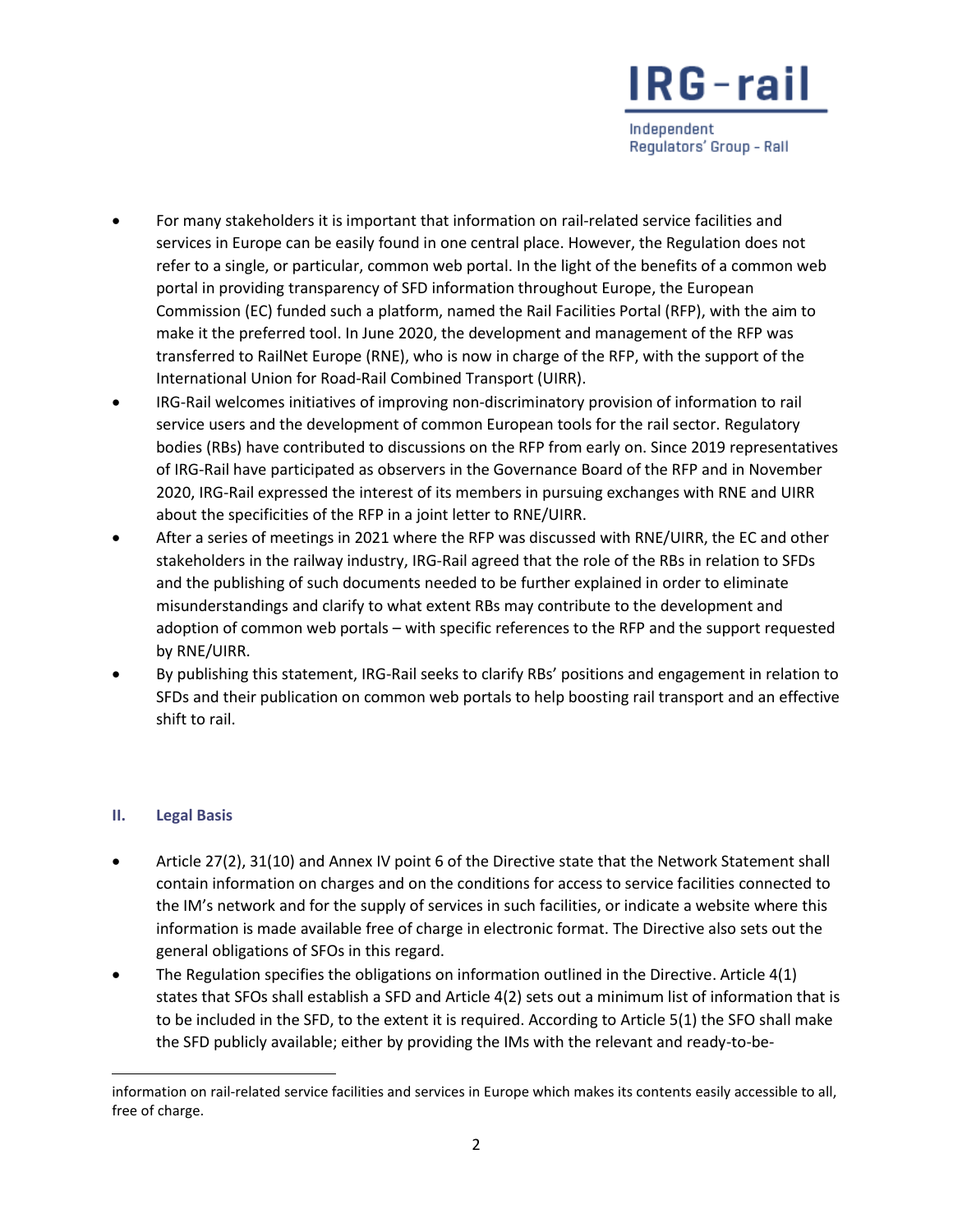Independent Regulators' Group - Rail

published information to be included in the Network Statement, or by publishing it on their web site, or a common web portal, and providing the IM with a link to be included in the Network Statement. Article 5(5) acknowledges that information in the SFD, and the obligation to make it publicly available, shall be met in a way that is proportionate to the size, technical characteristics and importance of the service facility concerned. Article 6(3) states that publishing of indicative information on available capacity and information referred to in Article 4(2)(l) should be made on a real-time basis through the use of a common web portal, when technically possible with reasonable economic efforts.

### **III. Observations on EU legal basis**

- 8. IRG-Rail has the following observations:
	- The EU legal basis for SFDs and the publishing of such documents on web portals is clear.
	- The legal framework sets up requirements on the SFD information (i.e. the content) as well as how SFDs are made publicly available (i.e. the method for publication). To be "compliant" with the legislation the SFO needs to fulfil both sets of obligations.
	- SFOs have more freedom in establishing their SFDs than IMs have for developing Network Statements. For example, the publication of SFDs is possible at any time and a previous consultation is not necessary. IRG-Rail observes that SFDs can and should remain flexible descriptions of services and facilities available on the network, so that users are able to gain up-to-date information as to the business opportunities each SFO can offer at a given time.
	- According to EU legislation, SFOs have a choice of whether to use a common web portal, or not, for publication of information. Publishing the SFD on a common web portal and providing the IM with a link to be included in the Network Statement, is one of three ways to fulfil the legal obligations on publication of SFDs.
	- The Regulation does not specifically restrict to one particular common web portal.
	- The requirement in Article 6 (3) of the Regulation refers to the obligations of providing realtime information through the use of a common portal where technically possible and economically reasonable. More particularly, it refers to data under Article 6 (2) and 4 (2) (l) of the Regulation, which partially belong to the service facility description. IRG-Rail acknowledges that this does not influence the publication of the entire service facility description as stated in Article 5 of the Regulation.
	- The Regulation has been designed to allow for flexibility in order to reflect differences between facilities and services offered different types of SFOs and also different markets. To control that SFDs are proportionate to the size, technical characteristics and importance of the service facility concerned, RBs have been entrusted to monitor SFDs on their own initiative and on a case-by-case basis.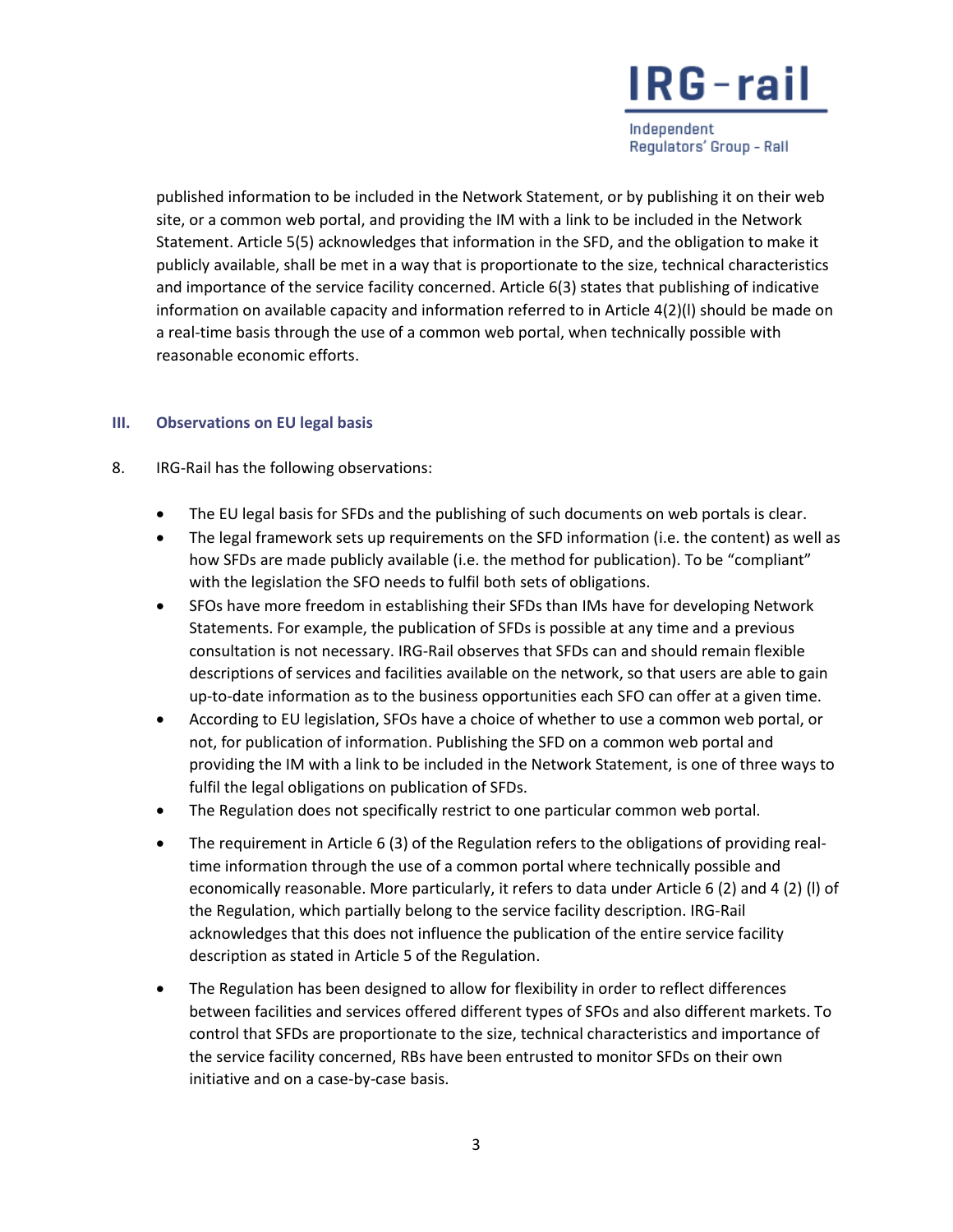

Independent Regulators' Group - Rall

#### **IV. Regulatory Bodies' views on SFDs and common web portals**

- 9. The main function of SFDs is to ensure transparency of all technical characteristics, arrangements and procedures that applicants need to know to get access to the service facility or services and perform the necessary operation(s). This transparency is key for enabling non-discriminatory access to service facilities and services.
- 10. The Regulation sets out the minimum requirement expected for SFDs, but does not provide an exhaustive and explicitly defined list of information that should be provided. This is due to the diversity of, and discretion given to, SFOs. The Regulation also provides that SFOs should publish all the necessary information proportionate to the size, technical characteristics and importance of the service facility concerned, thereby allowing flexibility as to the nature and volume of information required for SFDs to be deemed compliant. Small domestic SFOs should not be expected to provide the same amount of information as major SFOs operating strategic facilities.
- 11. The use of a common web portal offers unique opportunities other methods of publication may not have. For example, users can access and compare, in one place, the information they need on a large number of service facilities and services, whilst SFOs can easily market their facilities and services to potential customers and develop their business by taking into account the competitive environment and customize their offers.
- 12. IRG-Rail recognizes the potential of common web portals in encouraging competition. A free to use and readily available platform that provides access to transparent and harmonised information encourages the efficient planning of rail services and intermodal transport, in particular across borders, as applicants are in the position to compare different SFDs and find the operator that meets their needs best. This should make rail services more attractive.
- 13. The success of a common web portal largely depends on the data it makes available. Availability of useful data depends on the willingness of SFOs to upload and update SFD information. To make it the preferred tool for publication and to increase its attractiveness for users, it is crucial that the portal is intuitive and user friendly. IRG-Rail's view is that common web portals should be designed to meet the needs and reflect the characteristics of different types of service facilities and services as well as different users (e.g. railway undertakings, operators, shippers and freight forwarders). Accordingly, when designing and operating a common web portal, portal managers should co-operate with the users in order to understand their needs and business conditions. They should also take into account existing platforms and aim to add value to the market. Nevertheless, the responsibility for the content and accuracy of information is always with the SFOs.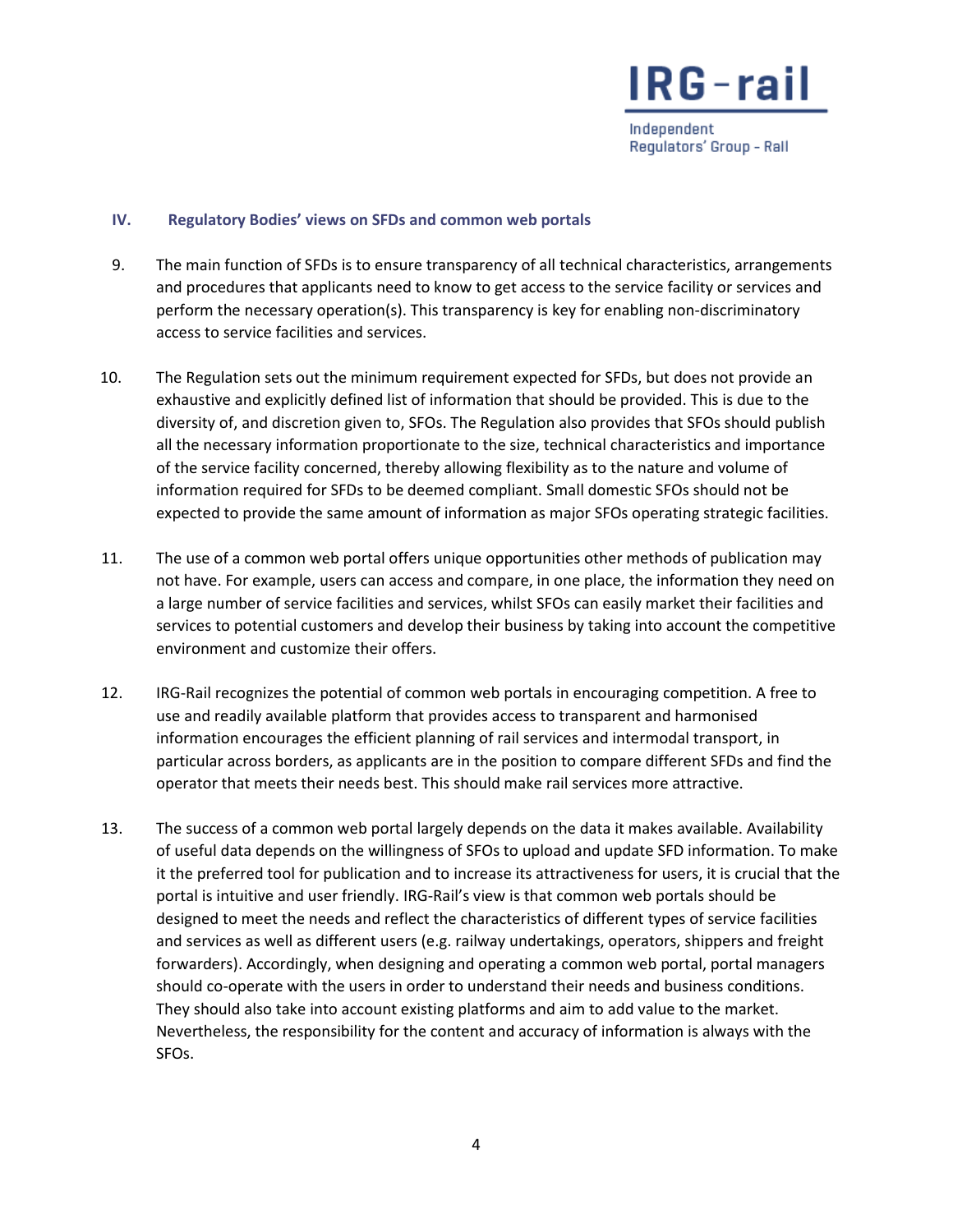Independent Regulators' Group - Rall

- 14. IRG-Rail acknowledges that RBs are empowered to monitor whether an SFO has published a SFD, whether the SFD is available in (or via) the IM's Network Statement, and whether the SFD contains the information required under legislation. SFOs are expected to comply with the law and follow domestic protocols. In doing so SFOs are deemed to have provided the necessary information and a valid SFD, unless the RB raises an objection.
- 15. Regardless of the option chosen by the SFO for publication, priorities and approaches taken by each RB to monitor SFDs and common web portals differ in accordance with domestic legislation, reflecting different regulatory environment and market situations. For example, in Germany, the RB pre-checks the SFDs and in Italy, regulation requires SFOs to publish their SFDs on the RFP, making the use of that portal mandatory. It is also common for RBs to conduct their monitoring activities ex-post upon receiving complaints or ex-officio.
- 16. It has previously been suggested that RBs could provide a register of all SFOs or SFs falling into their jurisdiction to contribute to a single database of all SFOs/SFs across member states. Some RBs (Germany, Italy and Croatia) keep such information and are willing to publish it on their website. Yet, there is no obligation placed on RBs to register or keep such lists and most RBs are not doing so. Nevertheless, IRG-Rail welcomes any initiative to aid the collection of SFDs and observes that in most countries, it is the IM who has the experience and knowledge to keep such a register.
- 17. IRG-Rail wholly supports portals as a platform for publishing SFD information according to a welldesigned common structure and format as well as providing useful functionalities (e.g. interactive maps, translation and advanced search functions) and recognizes the potential they have in reflecting rail customers' information requirements and harnessing a transparent and connected European rail market.
- 18. To ensure the voluntary and widespread uptake of common web portals they need to appeal to participants in the railway sector and its market. Portals should therefore be customized to reduce barriers, costs and administrative burden, boost business and fulfil the needs for different services and markets as effective business tools. As such, they should allow the provision of information from a variety of service facilities as well as services with a myriad of different options and characteristics. Web portals, such as the RFP, should provide "smart" template forms with sufficient flexibility. IRG-Rail acknowledges that it might be a major challenge to find a one-sizefits-all format.

### **IV. IRG-Rail commitments**

19. Being independent supervisory authorities RBs are not and should not be involved in the design, development or approval of common web portals. RBs are neutral to all portal initiatives.